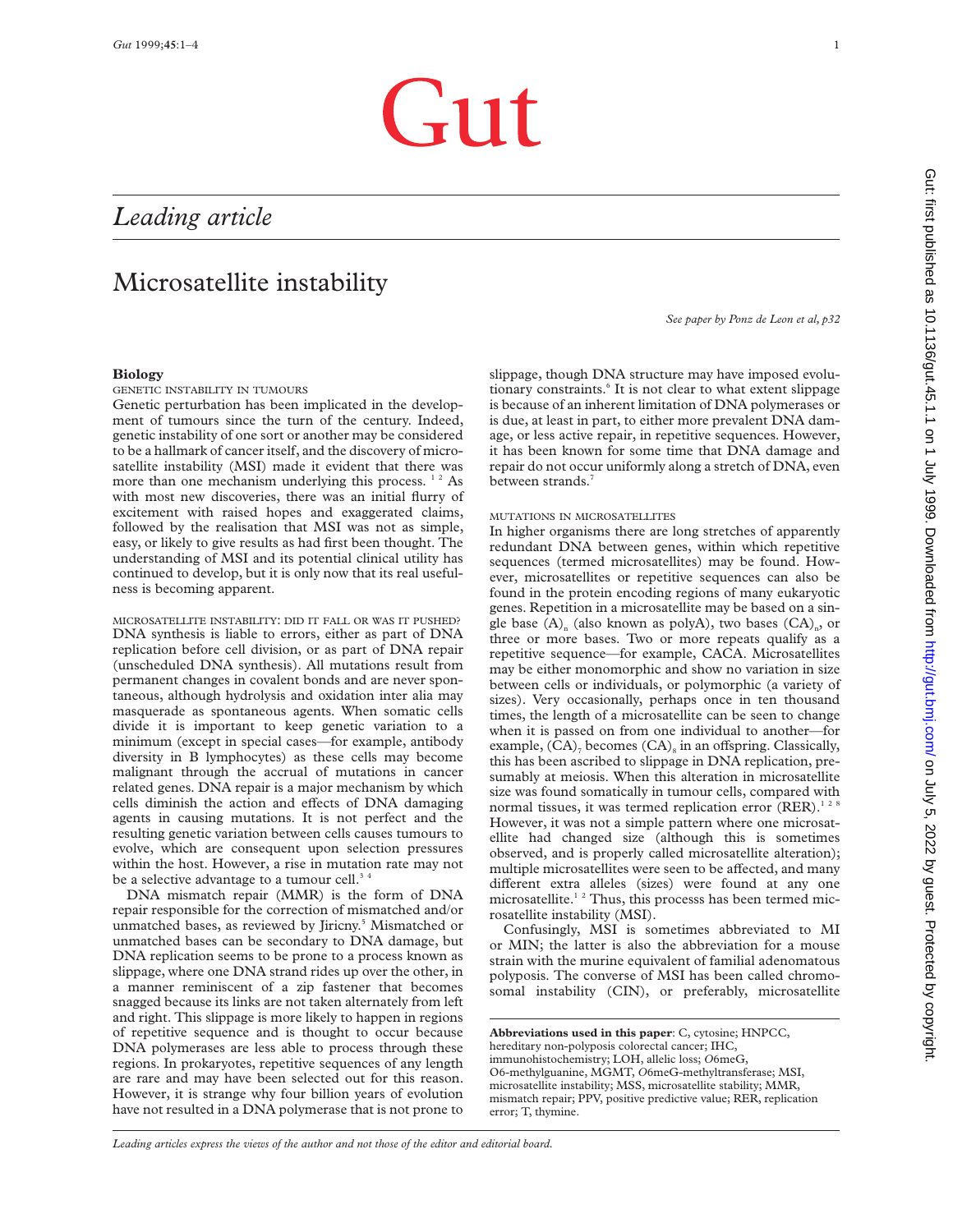stability (MSS). Tumours with MSI have also been described as having a mutator phenotype, because in prokaryotes particular mutator phenotypes are seen in association with the loss of particular DNA repair genes. However, this is another confusing term because a mutator phenotype (for instance, aneuploidy or MSI) can be found in all cancers. It is ironic that a multiplicity of terms for this one process has developed in a fashion reminiscent of the process itself. Nevertheless, it is important to realise that point mutations occur all over the genome in all cancers, but more so in tumours which have lost MMR, and within these, usually in repetitive sequences. Thus, it is expected that there will be a different spectrum of mutations, even mutated genes, in MSI positive tumours compared with MSI negative ones.<sup>45</sup>

#### MICROSATELLITE INSTABILITY AS A MECHANISM IN CARCINOGENESIS

The importance of MSI as a mechanism in human carcinogenesis first became apparent with the study of a rare dominant cancer predisposition syndrome (hereditary non-polyposis colorectal cancer (HNPCC)).<sup>12</sup> Allelic loss (LOH) in tumours, and dominant cancer syndromes, usually indicates the action of tumour suppressor genes. Thus, when linkage studies narrowed down the location of an HNPCC gene to a region of chromosome 2, it was to be expected that LOH of the same region would be seen in HNPCC tumours. However, when LOH of candidate regions was sought by a study of polymorphic microsatellites in HNPCC tumours, MSI was found instead.<sup>125</sup> Yeast biologists recognised that this pattern of mutation was characteristic of cells which had lost MMR, and thus the first human MMR gene involved (*MSH2*) was identified. It was called *MSH2* (*MutS Homologue 2*) after its closest MMR homologue in *Escherichia coli* (*mutS*). Soon afterwards, the second major HNPCC locus was found on chromosome 3p and was identified as *MLH1* (*MutL Homologue 1*). Since then, other related MMR genes have been identified: *PMS1*, *PMS2*, and *GTBP* (G:T mismatch binding protein, or *MSH6*). The protein products of these genes act in concert as part of complexes to enable the identification and excision of mis- or unmatched bases.<sup>5</sup> MSH2 and MLH1 proteins are vital, whereas the functions of PMS1, PMS2, and GTBP are, to a degree, redundant, which may explain why the majority of HNPCC mutations occur in either *MSH2* or *MLH1*.

*PMS1* and *PMS2* genes are so called because mutations in their yeast gene homologues were originally identified because they caused aberrations in the post-meiotic segregation of chromosomes. Mice with genetically engineered knockouts in MMR genes show a similar process, and MMR is implicated in chromosomal recombination at both meiosis and mitosis.10 11 Early studies of MSI positive tumours from both HNPCC patients and those apparently occurring sporadically, showed that these were either diploid or more usually near diploid in chromosomal constitution, in contrast to the majority (approximately 85%) of colorectal carcinomas which are aneuploid, with grossly abnormal chromosome complements.<sup>18912</sup> This may be evidence that tumours start out along a neutral, or possibly aneuploidy based, pathway of genetic instability. Later, if MMR is lost, the tumour may become committed to an MSI based pathway and will be inherently unlikely or even unable to become further aneuploid because of abrogation of mitotic recombination or a related mechanism, due to loss of MMR. Thus, there is a question as to whether tumour cell commitment to aneuploidy, at some or any stage, is incompatible with subsequent loss of MMR.

MICROSATELLITE INSTABILITY: ITS RELATION TO DNA DAMAGE Intact MMR is also related to cellular responses to DNA damaging agents—for example, *O*6-methylguanine (*O*6meG) is a common lesion in DNA after attack by alkylating agents and is able to base pair with either cytosine (C) or thymine (T). If it pairs with thymine, a G6A mutation will result. There is a dedicated DNA repair mechanism for the correction of *O*6meG residues (*O*6meG-methyltransferase (MGMT)); if lost, cells become exquisitely sensitive to the toxic effects of alkylating agents. However, if MGMT lacking cell lines are cultured in vitro in the presence of subtoxic levels of alkylating agents, clones which have regained resistance to alkylating agents are found to grow out, but not by regain of MGMT.13 This process was puzzling until it became apparent that intact MMR was necessary for a cytotoxic response to alkylating agents to occur. Normally, *O*6meG residues would be repaired largely by MGMT, and any missed, which caused *O*6meG:T mismatches, would be flagged by the MMR machinery; thus, the affected stretch of DNA (perhaps up to 1000 bases long) on the newly synthesised strand would be removed and resynthesised, including the mismatched T. This process would continue until the resynthesised DNA polymerase did not miscode when it got to the *O*6meG residue—that is, until it correctly matched *O*6meG:C, and the *O*6meG residue could be repaired by MGMT. If, however, a cell loses MGMT, its MMR capacity is liable to be swamped if the cell is exposed to even low levels of exogenous or endogenous alkylating agents. If this occurs, so much DNA is being actively repaired at replication that it precipitates apoptosis via p53 inter alia. However, a cell that has lost MMR as well as MGMT is not subject to this limitation; when it is exposed to an alkylating agent it cannot repair the damage. Furthermore, it cannot activate MMR and thereby induce its own death and thus, has escaped the cytotoxic effect of a mutagen. A corollary of this is that the cell has an increased mutation rate, but this is secondary though it might affect subsequent events. Cells that have lost MMR, and therefore have MSI, may be either resistant or highly sensitive to the effects of particular alkylating agents, and this has clear implications for the prediction of response to chemotherapy.13 14 Additionally, it may also affect response to radiotherapy, given the inter-relation between alkylation and radiation induced DNA damage and repair mechanisms.

#### MICROSATELLITE INSTABILITY: A LINK BETWEEN CARCINOGENESIS AND TUMOUR SELECTION?

The connection between selection pressure because of an environmental agent and development of cellular resistance, will be familiar to those who use antibiotics. However, it may help us understand why loss of MMR is advantageous to a tumour cell, although there is an indication as to why the loss of one MMR allele might be an advantage.15 There is a wealth of evidence that exogenous and endogenous environmental DNA damaging agents can have both mutagenic and cytotoxic effects. It would not be unreasonable to suppose that a small proportion of cells (perhaps no more than 1%) are killed by DNA damage induced cytotoxicity, especially in rapidly dividing tissues such as the intestinal mucosa; at least one prevalent human mutagen implicated in colorectal tumorigenesis can cause MSI, albeit in an animal model.<sup>16 17</sup> Therefore, it may be advantageous for a tumour cell to lose cytotoxic sensitivity to DNA damage and, as others have shown, this need not be either a huge advantage<sup>3</sup> or by a mechanism involving *O*6meG. Tissue specific differences in DNA repair capacity (other than MMR) and/or mutagen metabolism may explain the variation between tissues, and regions of the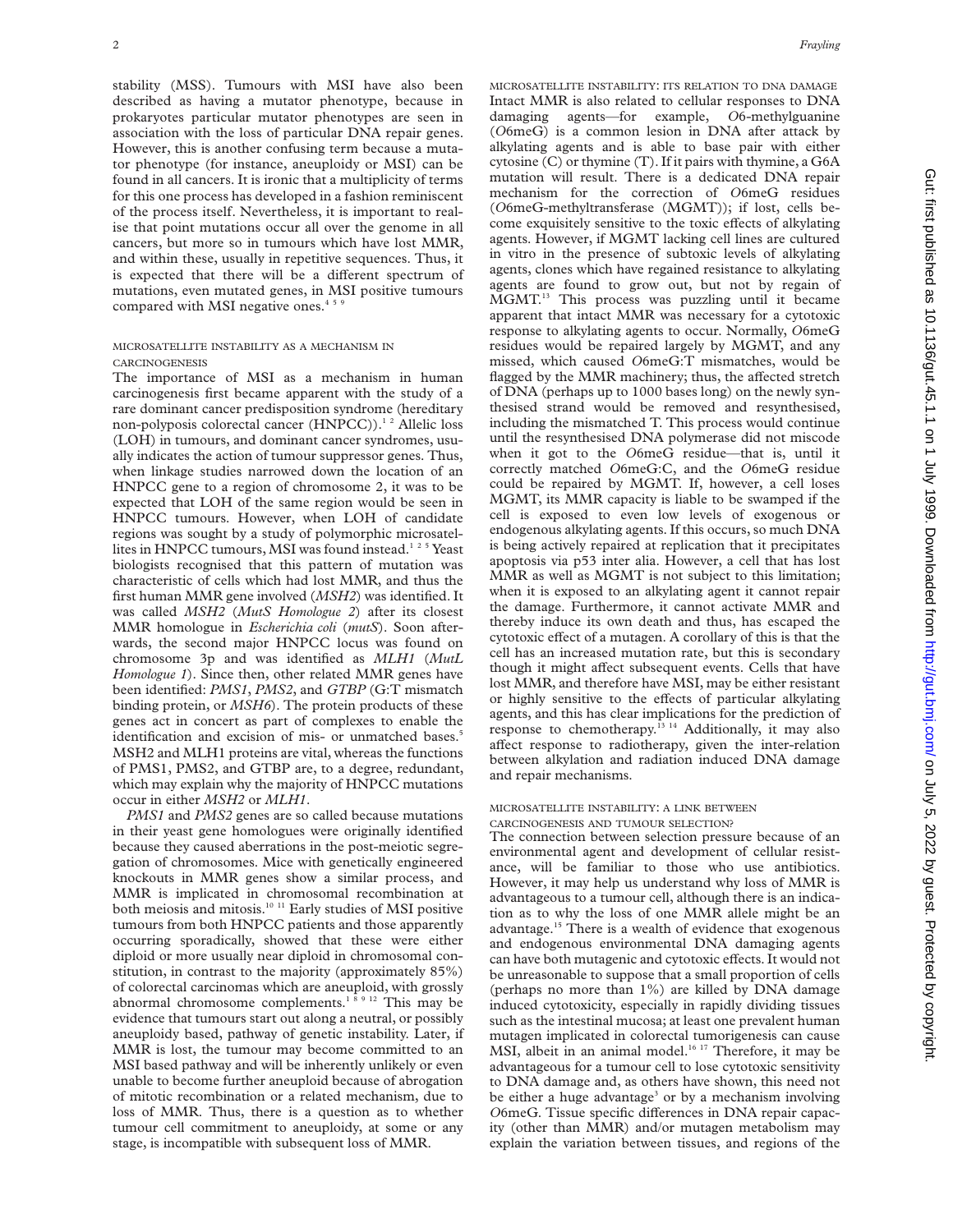colorectum, in the development of MSI positive tumours. It is possible that this is why a raised mutation rate is not a selective advantage but a paraphenomenon, and why DNA damaging agents may be important in carcinogenesis not only by acting, necessarily, as mutagens but also by providing a form of selection pressure.<sup>4</sup>

#### MICROSATELLITE INSTABILITY: BLACK AND WHITE, OR SHADES OF GREY?

Early testing for MSI involved analysing a dozen or more different microsatellites, and it was difficult to classify tumours as MSI positive or MSI negative—namely, how many and which markers were needed to exhibit extra alleles to define MSI?<sup>2</sup> Inevitably, a proportion of tumours fell into a grey area, showing instability at only 10% of the microsatellites tested; this was subsequently termed low level MSI (MSI-L). More recently, polyA based microsatellites—such as *BAT-25* and *BAT-26*, have been studied, which reinforces earlier work that suggested that MSI-L positive tumours could be classified with MSI negative tumours, and that high level MSI (MSI-H) is associated with HNPCC (though, as discussed later, not because of HNPCC).<sup>2 8 12 18 19</sup> However, intriguing evidence has been presented that the fine distinction between MSI negativity and MSI-L positivity may reflect real biological differences and novel morphogenetic pathways. $<sup>2</sup>$ </sup>

## **Utility**

MICROSATELLITE INSTABILITY AS A PREDICTIVE TEST FOR **HNPCC** 

The finding that MSI characterised HNPCC tumours led to suggestions that HNPCC could be diagnosed by testing tumours for MSI, even though approximately 15% of apparently sporadic tumours have MSI as well. These suggestion may have been due, at least in part, to an over estimation of the prevalence of HNPCC as a cause of MSI positive colorectal tumours; early figures suggested that 5–10% of all colorectal cancers are attributable to HNPCC. Significantly, two recent papers give substantially lower figures (approximately 1%), in line with other independent estimates, both molecular and epidemiological.<sup>21–24</sup> It has also been shown that not all  $\overline{H}$ NPCC associated tumours are MSI positive and thus, for reasons which include the limitations of the methods used to determine MSI and/or the occurrence of sporadic MSI negative tumours in HNPCC gene carriers, there is a proportion of tumours which are false negatives.<sup>25</sup> If the rate of MSI in colorectal cancers is 15%, the proportion of all colorectal cancers due to HNPCC is 1%, and the maximum proportion of MSI positive HNPCC colorectal cancers is 95%, there is a positive predictive value (PPV) of 6% for HNPCC upon finding MSI in a randomly selected colorectal cancer.<sup>12 21-25</sup> As there is a lower prevalence of approximately 2–3% of MSI in adenomas (at least the MSI-H characteristic of HNPCC), finding MSI in one would give, theoretically, a higher PPV for HNPCC (32%); however, the data are not as extensive as for cancers.<sup>8 26</sup>

There is a poor PPV for randomly analysing colorectal cancers for MSI as a screening test for HNPCC, although the negative predictive value is good  $(99.9\%)$ .<sup>27</sup> However, currently, most MSI testing of tumours is performed as part of a family study, or in individuals with a young age of onset—a highly selected group who are more likely to harbour HNPCC mutations, thus raising the PPV. Therefore, the question for a diagnostic laboratory becomes whether an individual who qualifies for HNPCC gene testing, on the basis of family history or age of onset, should not be tested for an HNPCC mutation if their tumour is MSI negative. Most laboratories would probably not stop

*Table 1 MSI test result parameters for diagnosis of HNPCC in individuals unselected by age of onset or family historya*

| MSI detected in:                       | One.      | One.    | Two        | Two      |
|----------------------------------------|-----------|---------|------------|----------|
|                                        | carcinoma | adenoma | carcinomas | adenomas |
| Sensitivity                            | 95%       | 95%     | 90%        | 81%      |
| Specificity                            | 86%       | 98%     | 98%        | $>99\%$  |
| Positive predictive value              | 6%        | 32%     | 29%        | 95%      |
| Negative predictive value <sup>b</sup> | $>99\%$   | $>99\%$ | 98%        | $>99\%$  |

<sup>a</sup> based on 15% of colorectal cancers and 3% of adenomas having MSI, 1% of colorectal tumours being due to HNPCC, and 95% of HNPCC tumours having MSI, see text for details.<sup>8 12 21-26 b</sup> based on not finding MSI in a single tumour, or in both of two tumours.

testing on finding an MSI negative tumour, given an approximate 5% chance of such a finding in an HNPCC gene carrier.<sup>25</sup> Conversely, finding a single MSI positive tumour in an individual who had neither an early age of onset nor family history would not carry a high enough PPV for most service laboratories to instigate mutation screening; furthermore, it would add little extra in the context of family history or age of onset to justify testing for an HNPCC mutation.<sup>27</sup> However, in the case of an isolated individual with two tumours, even without a family history or early age of onset, a test for MSI would be worthwhile as the odds of finding two MSI positive tumours at random are low, especially with adenomas (table 1).<sup>8 12 21-26</sup> Finally, apart from which microsatellites to test, practical problems with MSI testing include obtaining consent for access to tissue (especially next of kin issues for deceased patients), locating and obtaining the tissue itself, contamination (some histopathology laboratories will only send sections which may not have been cut under satisfactory circumstances—for example, clean microtome), confirming the histology, and most importantly, extracting satisfactory DNA from the tissue. With a low PPV, the time and expense involved in MSI testing might be better spent on mutation screening.

In summary, if the decision to test for a germline mutation in an HNPCC gene can be made on the grounds of family history or age of onset, there may be little point in testing for MSI if only a single cancer is available. Testing of an adenoma may to be more useful, but not finding MSI when a family history or age of onset would suggest HNPCC, is probably not sufficient evidence against mutation testing. However, if an individual has had more than one tumour, or tumour tissue is available from more than one related individual, MSI testing is recommended. In particular, if two such tumours are found to be MSI negative it strongly suggests that the family does not have HNPCC, and therefore does not warrant mutation testing. Brown *et al* have found that a greater proportion of small families are MSI negative, implying that the criteria for HNPCC should be more stringent and related to family size to avoid overdiagnosis.<sup>23</sup>

#### WHICH MICROSATELLITES TO TEST?

MSI testing is problematic because of the variation between studies of the microsatellites. Early studies used a bank of up to a dozen different microsatellites, mostly  $(CA)$ <sub>n</sub> repeats, which were often chosen semi-randomly and carefully to avoid issues of bias due to allelic loss in tumours.<sup>12812</sup> More recently, attention has centered on mononucleotide repeat microsatellites, such as *BAT-25* and BAT-26.<sup>28-30</sup> These are polyA based and have the advantage of being quasimonomorphic (the vast majority of individuals are homozygous for the same sized allele); this removes the need for DNA from normal tissue for comparison.<sup>30</sup> However, most importantly, polyA based microsatellites exhibit excellent sensitivity (reportedly 99%) at detecting MSI-H.<sup>30</sup> It is hoped therefore that MSI testing will eventually be performed with a few standardised markers,